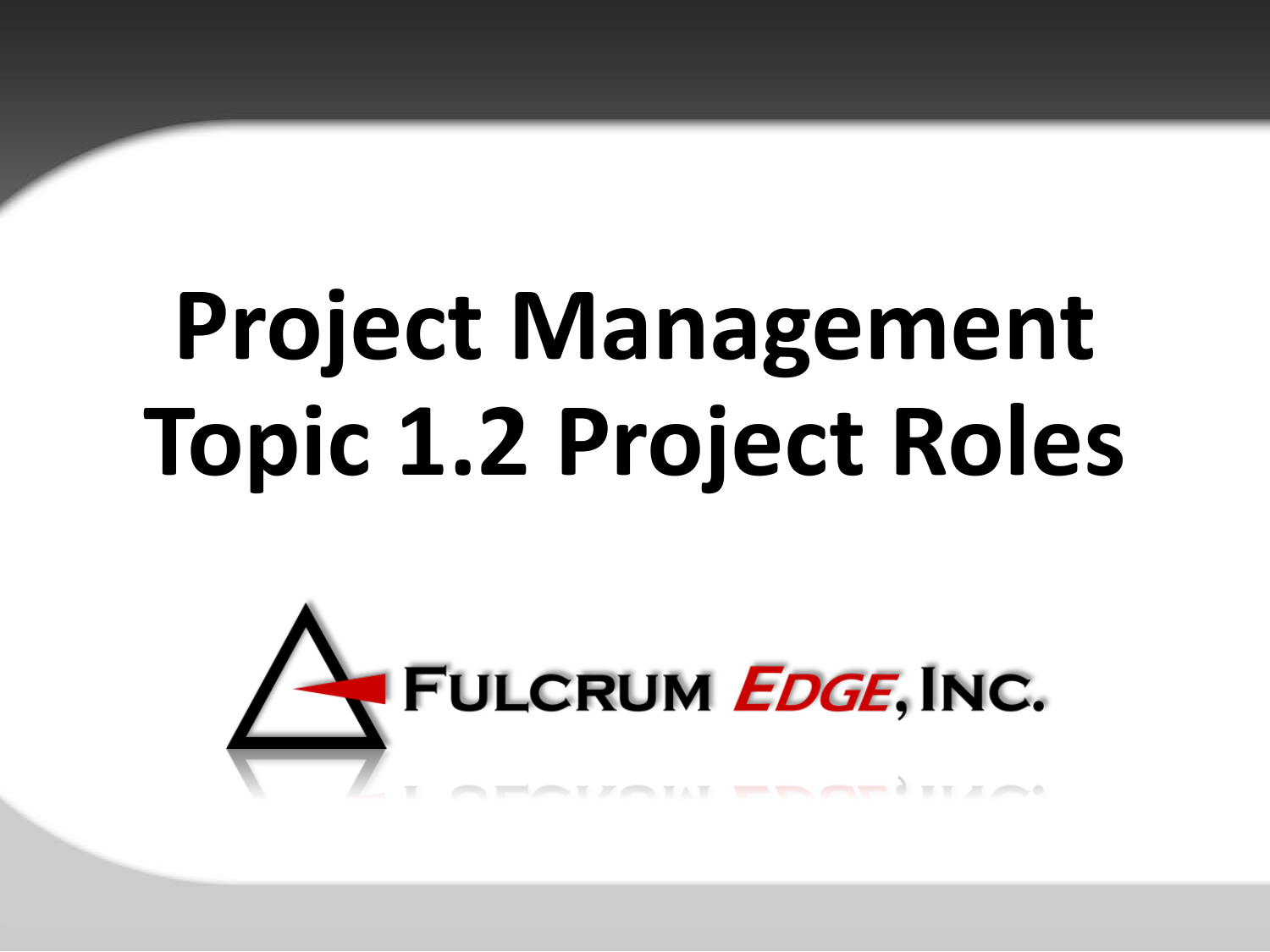#### **Project Roles**



CRUM EDGE, INC.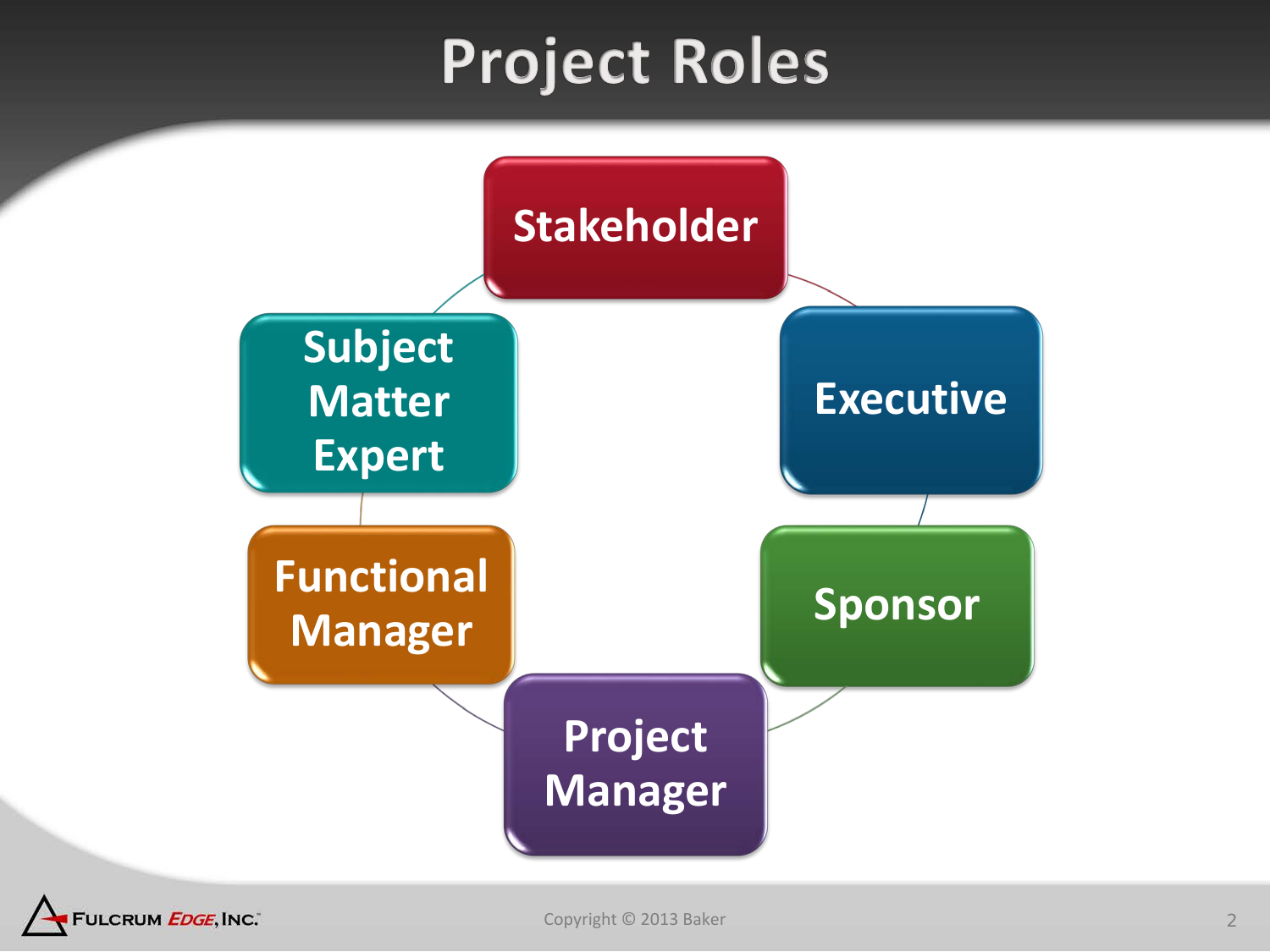#### **Stakeholders**

- Individuals or organizations
	- Impacted by project execution or completion
	- Able to influence project objectives & outcomes
	- Varying influence over project life cycle
- Typical key stakeholders on every project
	- Sponsor, Project Manager, Customer, Project Team Members, Performing Organization

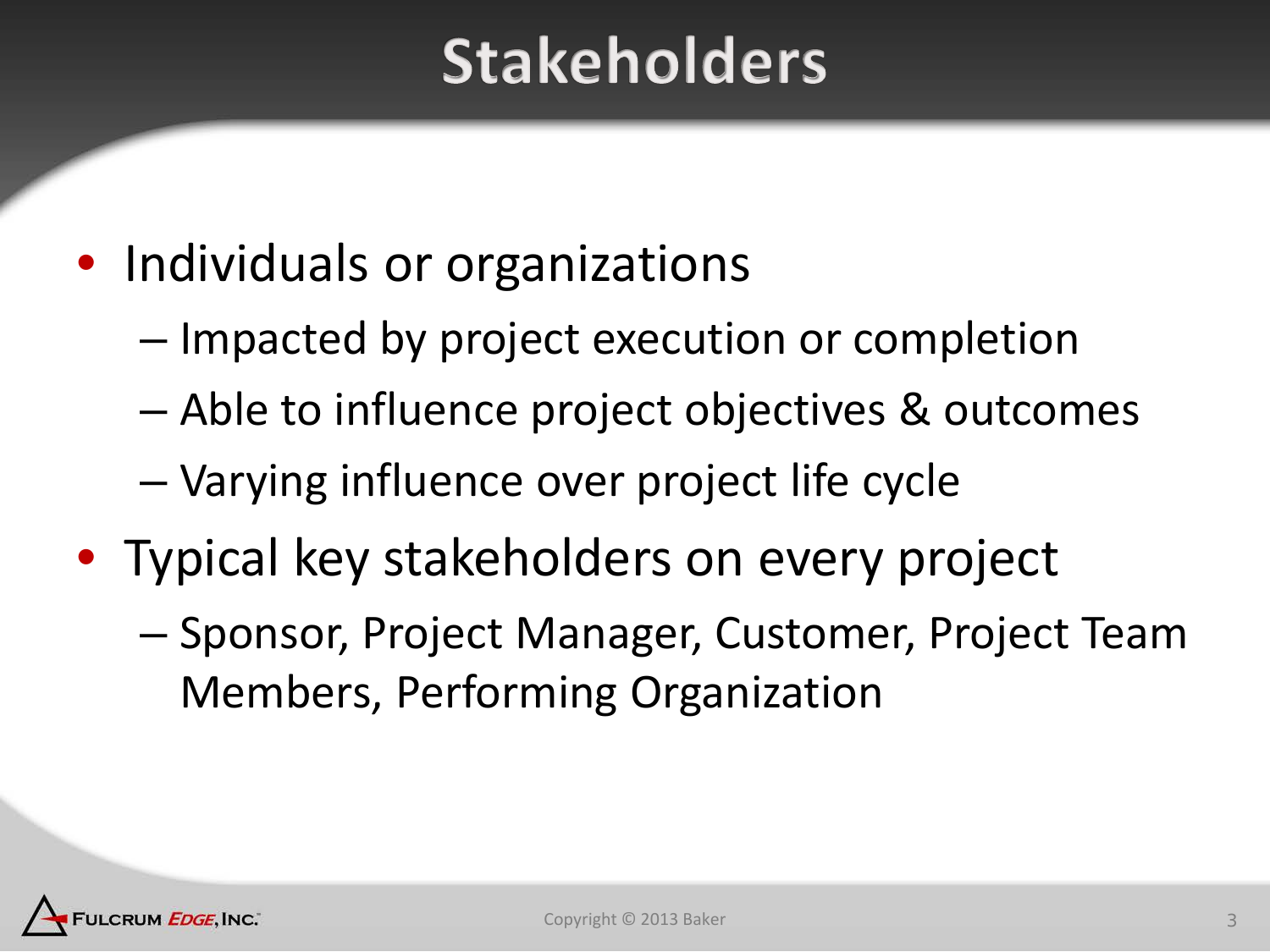#### Executive's Role in Projects

- Approval of project selection
- Approval of Project Manager selection
- Support Project Manager
- Ensure macro decisions are timely
- Participate in high level reviews
- Inform Project Manager of any changes in strategic direction to maintain project alignment

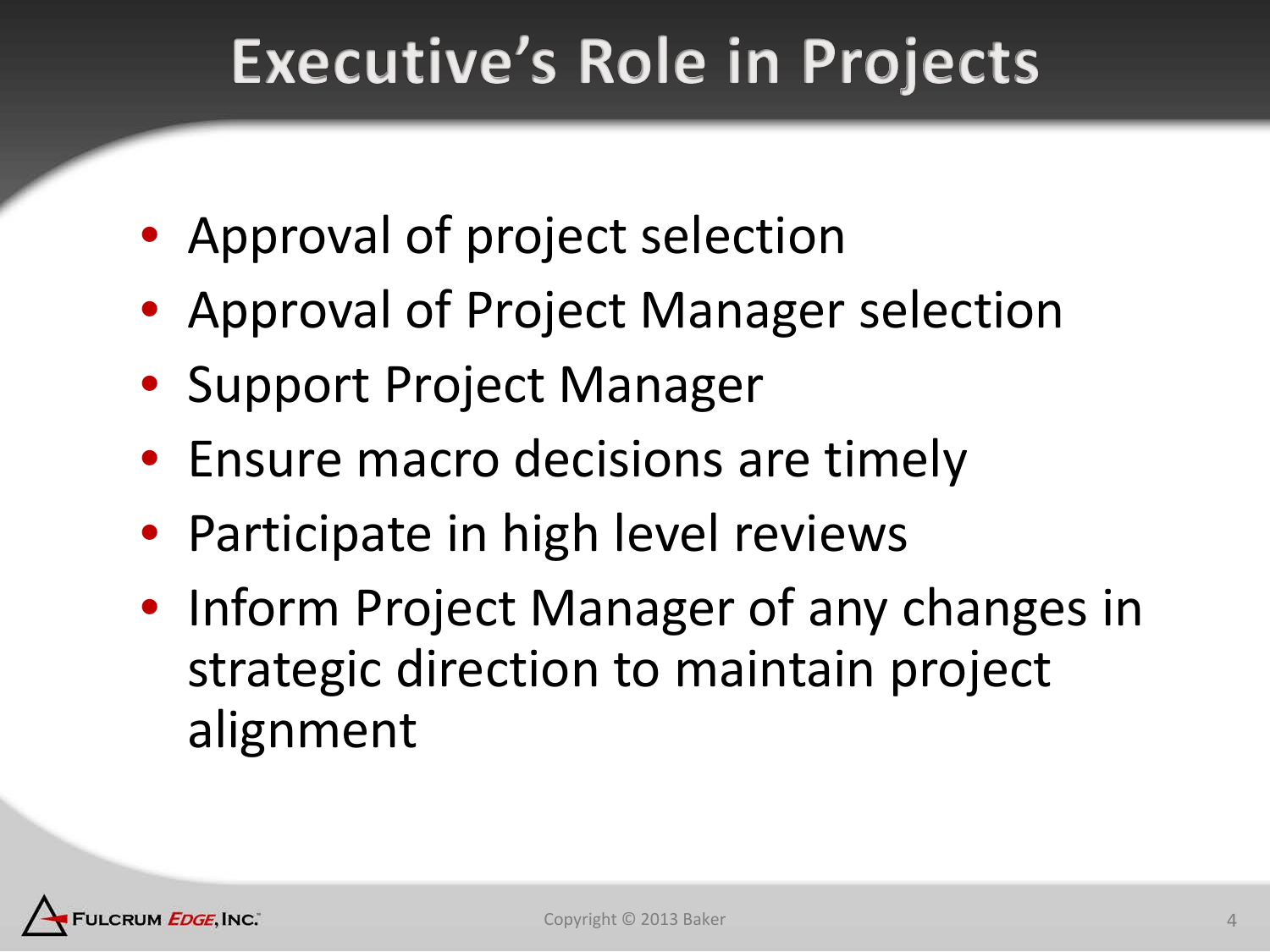# **Executive Involvement in Projects**

- ❖ Projects are used to implement Company Strategy (ie: Change direction, Increase performance, Increase capacity, Introduce a new product, etc.)
- Executive involvement in projects depends on:
	- 1. Importance of project to company strategy
	- 2. Relative size of company versus project
	- 3. Risk project represents to the company
	- 4. Opportunities the project offers
	- 5. Executive's managerial style and preference

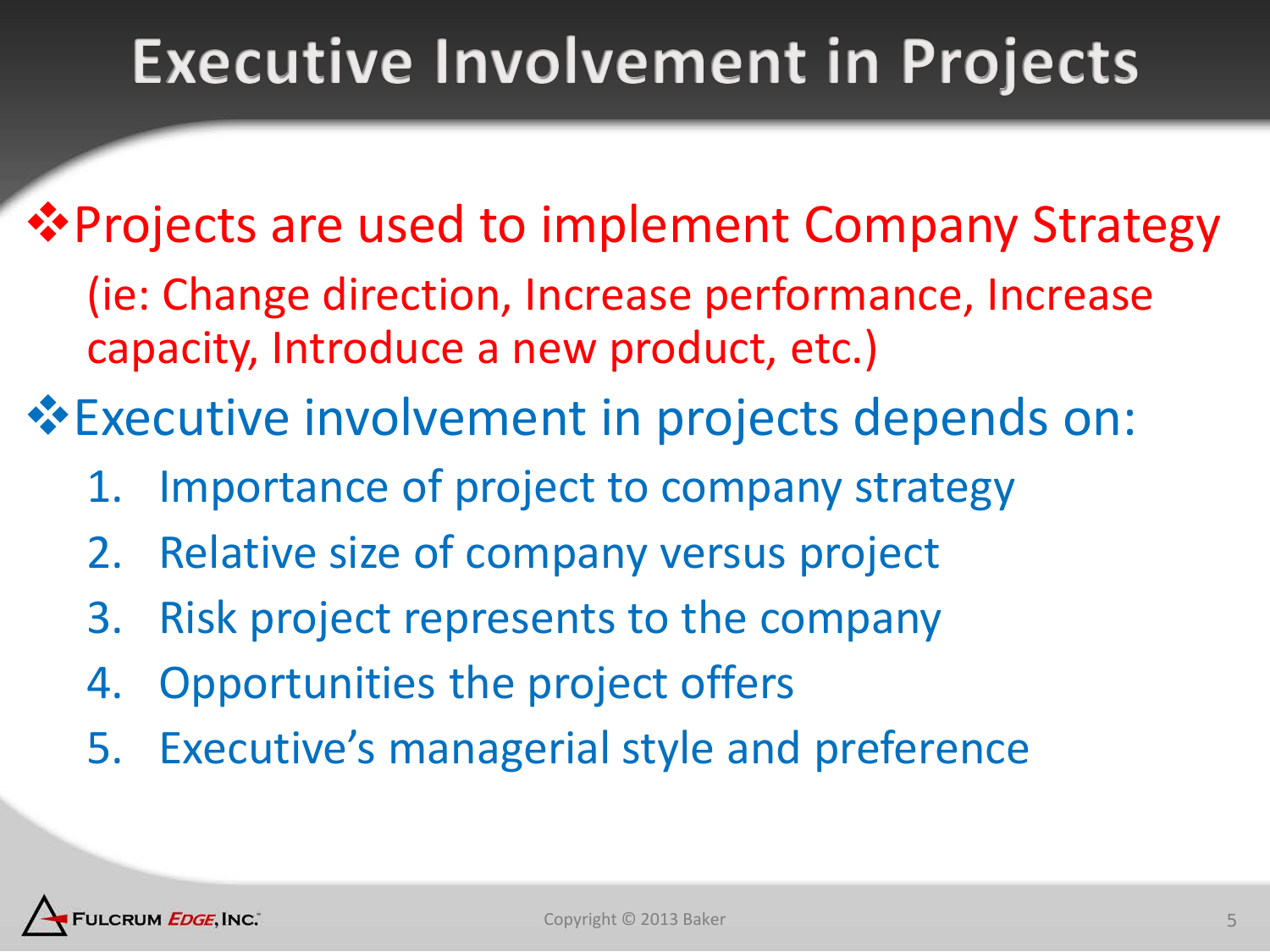# **Sponsor**

- Person or group that provides the financial resources for the project
- Final say on scope modifications
- Usually the main recipient of project deliverables or Project Manager's direct boss
- Ideally the sponsor ensures the project remains aligned to company's strategic direction

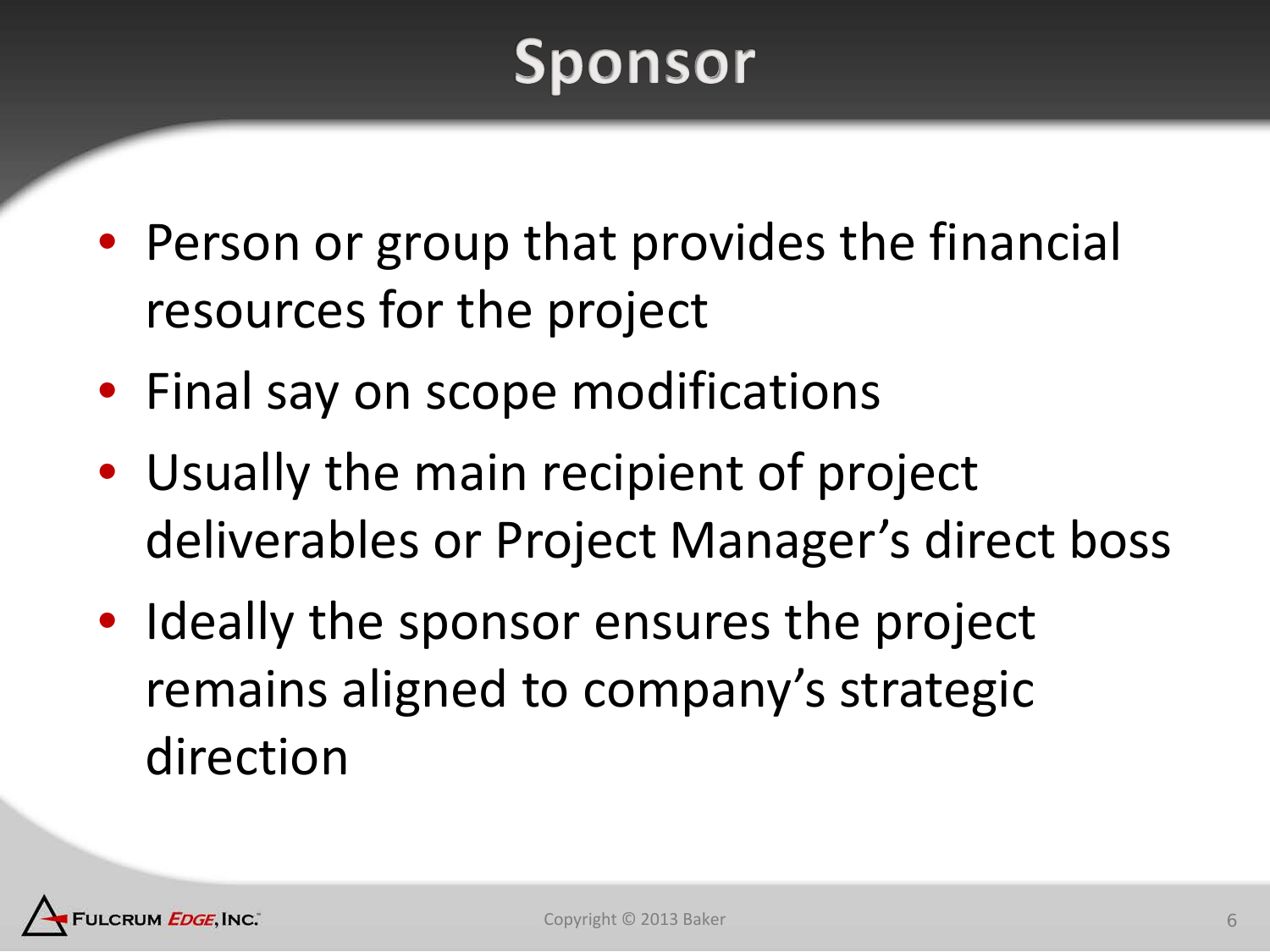# **Project Manager**

- Accountable for project results
- Manages the application of knowledge, skills, tools, and techniques to activities for results.
- Facilitates all planning
- Organizes communications and meetings
- Builds and develops the project team
- Monitors and reacts to keep project on track

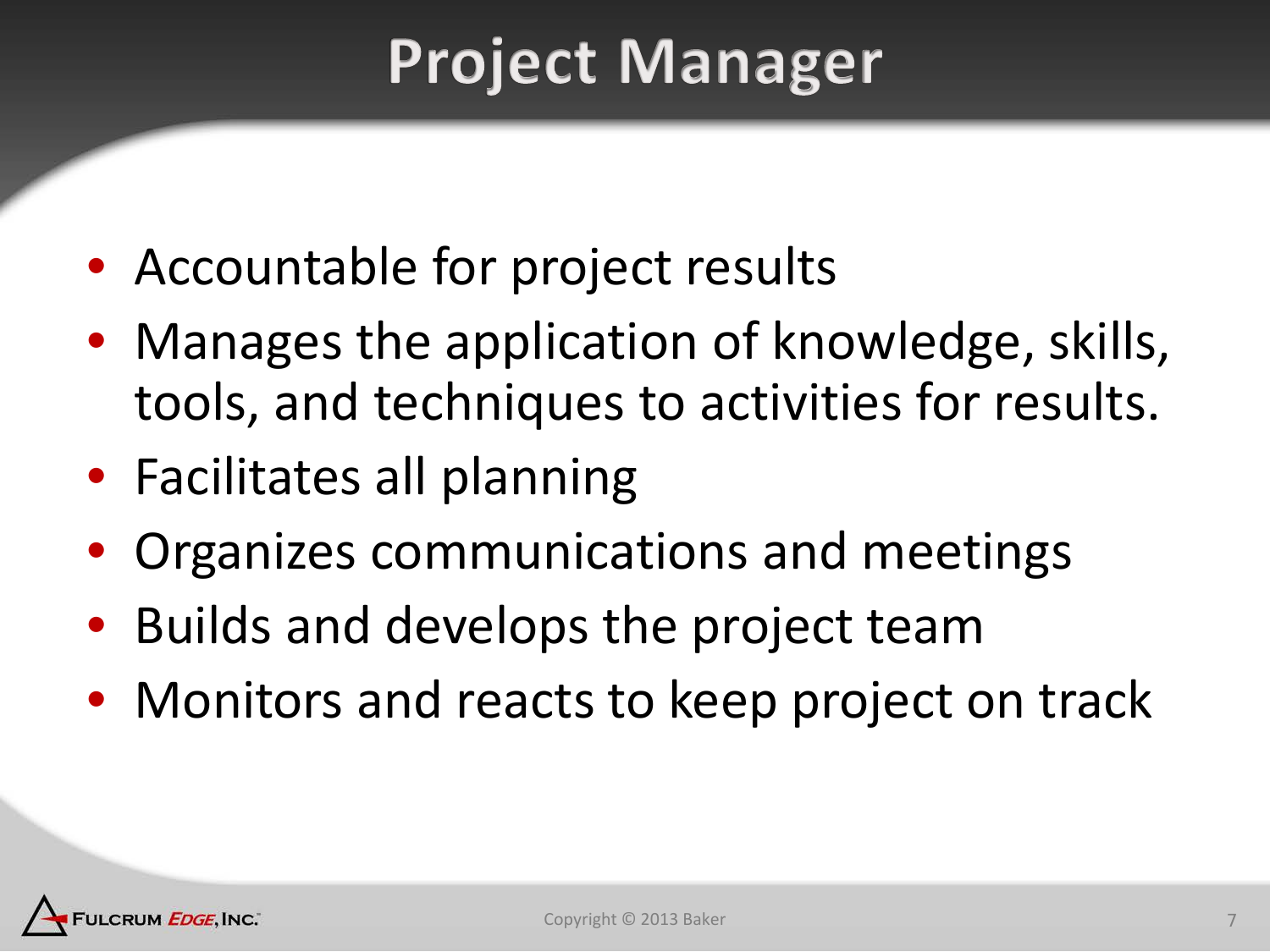#### **Project Manager vs Functional Manager**

VS

- Generalist
- Systems approach
- **Big Picture**
- **Facilitates**
- Project mgmt. expertise
- Some technical expertise
- Negotiates for resources

#### **Project Manager Functional Manager**

- Specialist
- Analytic & detail oriented
- Subdivides work
- Administratively responsible
- Makes few project decisions
- Selects team members by allowing participation

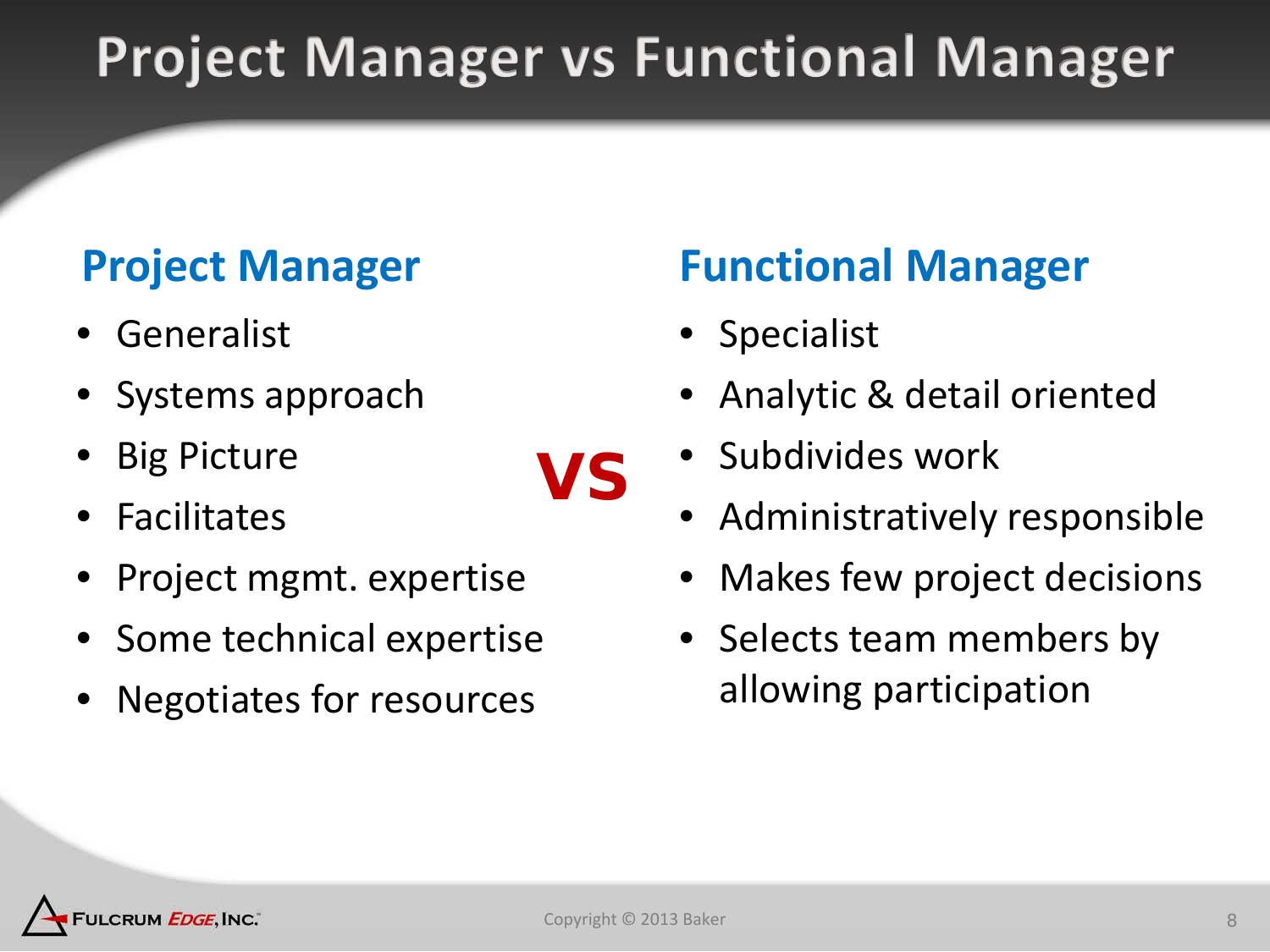#### **Subject Matter Expert**

- Provides advice on specific topics based on proven expertise, experience and training
- Key resource in early phases of project initiation and planning
- Critical source of information in resolving problems during project execution